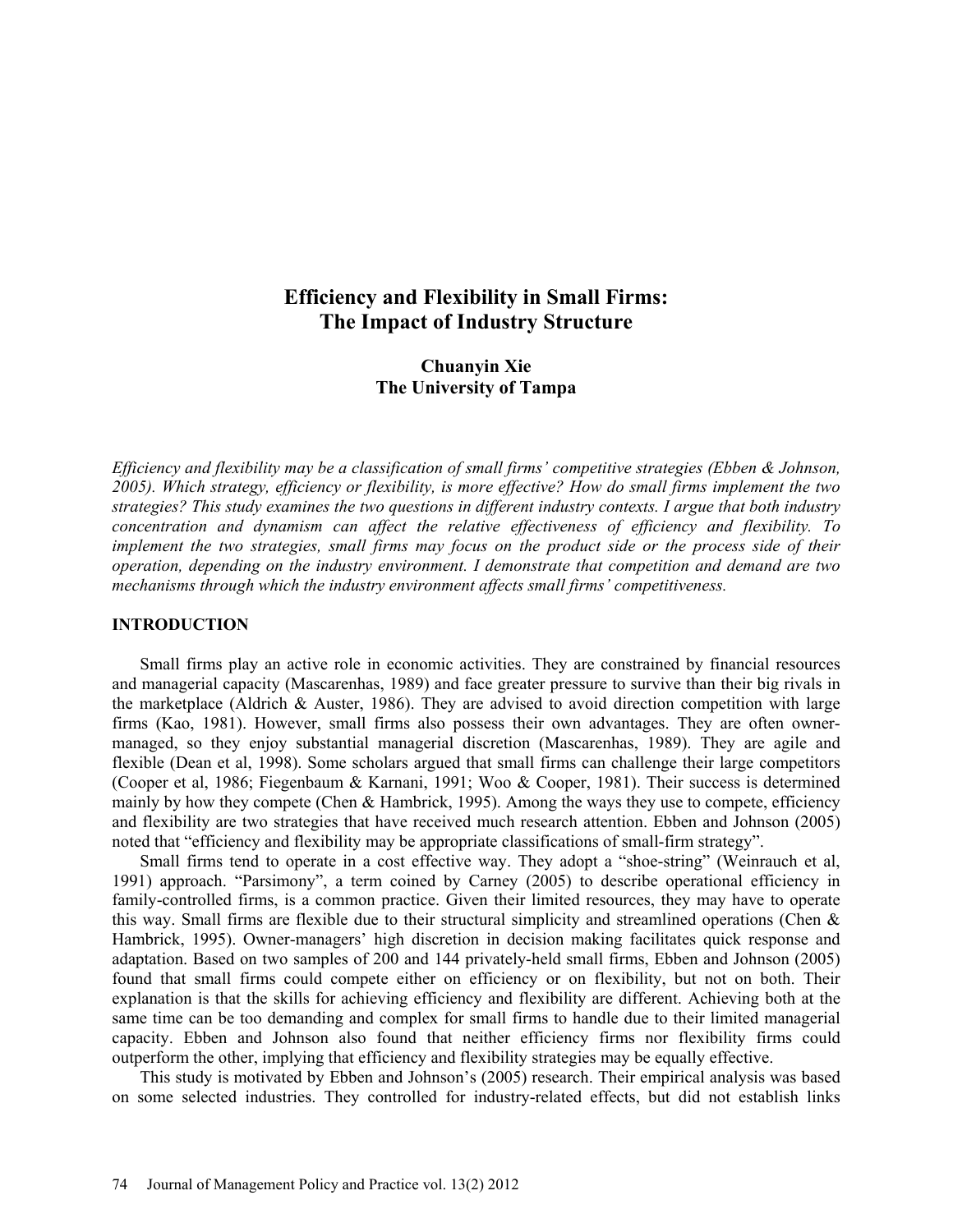between efficiency/flexibility strategies and the industry environment. It can be argued that the effectiveness of efficiency and flexibility strategies may be different across different industry contexts. For example, it is not very likely that stable and dynamic industries affect efficiency or flexibility strategies in the same way. Therefore, it is meaningful to explore how to use the two strategies in different industry contexts. This study attempts to extend Ebben and Johnson's research and explore the following two questions.

The first question is: which strategy, efficiency or flexibility, is more effective in different industries? I focus on four industry contexts on the basis of two variables: industry concentration and dynamism. Existing studies on small firms' competitiveness have largely focused on comparisons between small and large firms, but have neglected a phenomenon that small firms actually compete in different industry environments. Some industries are dominated by a few large players, while others are populated by many small firms. Industry concentration can be used to reflect a wider context in which small firms compete. Industry dynamism is another contextual variable affecting small firms' competitive behavior. Scholars have argued that small firms should compete in industries in which their strengths can be rewarded (Dean et al, 1998), so dynamic industries may be more appropriate for small firms due to their flexibility. However, not all studies support this argument. Woo and Cooper (1981) found that successful low share businesses competed in stable environments in which small and large competitors coexisted. Mata (1991) found that industry growth rates did not have effects on the entry of small firms, so he contended that the result of his empirical study challenges "the conventional view of small business flexibility and their superior ability to succeed in environments where large firms fail".

The second question this study attempts to answer is: how do small firms implement the efficiency and flexibility strategies? I address this question from a product/process lens. Strategy implementation is an operational issue. Broadly, any firm's operation can be described as the transformation of materials into products that satisfy customer needs. Thus, implementing any strategy will finally go to the product and process sides. According to Utterback and Abernathy (1975), products have a customer focus, while processes have an internal focus. Though products and processes are inseparable in all businesses, it is likely that firms emphasize the product side or the process side when implementing a strategic initiative such as innovation (Damanpour & Gopalakrishnan, 2001). In this study, I demonstrate that successful implementation of efficiency or flexibility strategies can be based on the product side or the process side, depending on the industry contexts.

Table 1 displays the research model: how the two research questions are examined in the four industry contexts.

|                                    | <b>Industry Concentration</b>                      |                                                           |
|------------------------------------|----------------------------------------------------|-----------------------------------------------------------|
| <b>Industry</b><br><b>Dynamism</b> | High                                               | Low                                                       |
| High                               | <i>Strategy:</i> efficiency or flexibility?        | <i>Strategy:</i> efficiency or flexibility?               |
|                                    | Implementation: product focus or process<br>focus? | <i>Implementation:</i> product focus or process<br>focus? |
| Low                                | <i>Strategy:</i> efficiency or flexibility?        | Strategy: efficiency or flexibility?                      |
|                                    | Implementation: product focus or process<br>focus? | <i>Implementation:</i> product focus or process<br>focus? |

### **TABLE 1 RESEARCH MODEL**

By investigating the two questions, this study makes two contributions. First, it integrates both internal and external perspectives on competitive strategies in small firms. Internal perspective is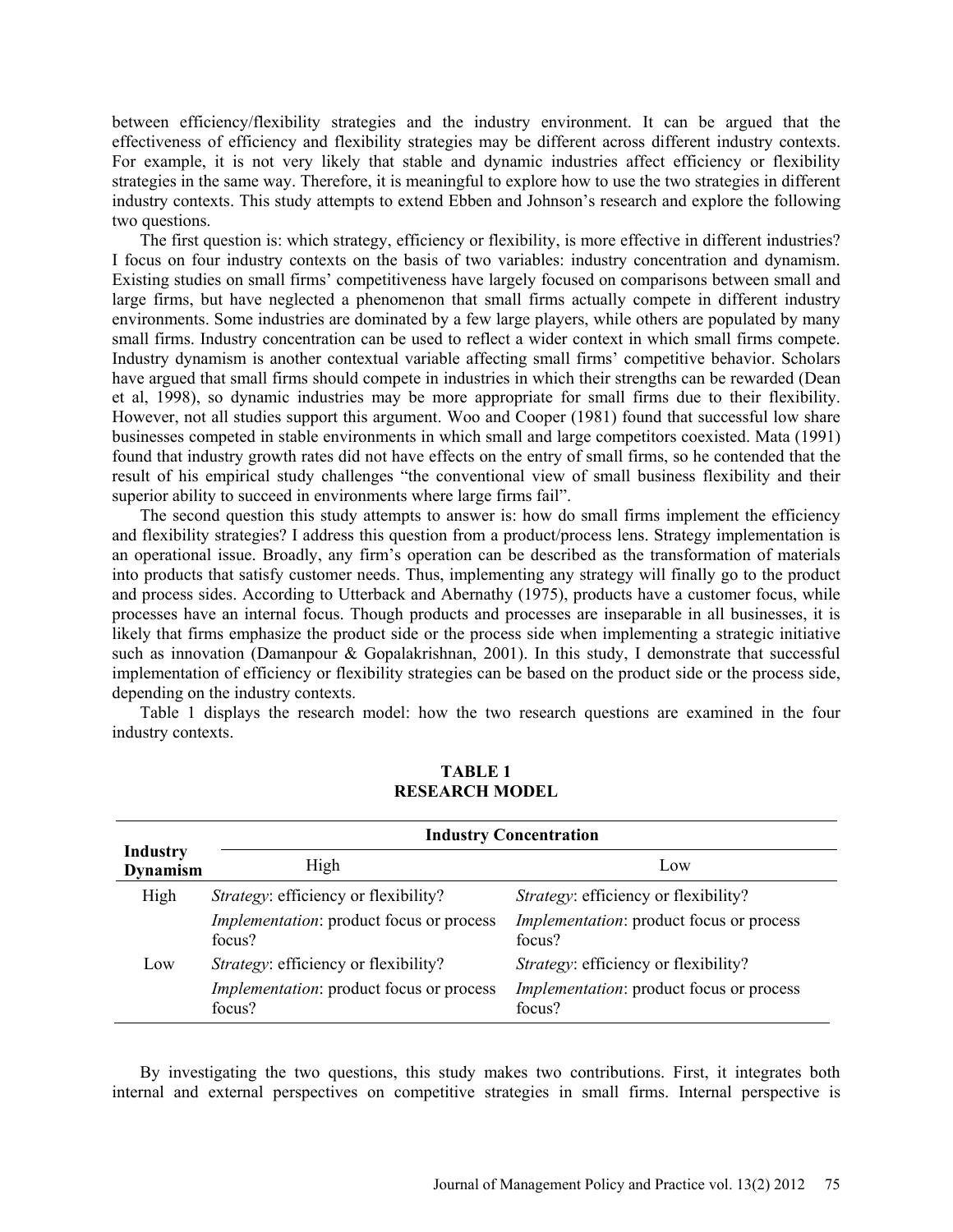resource-based, focusing on firms' strengths and weaknesses, while external perspective is largely industry-based, focusing on opportunities and threats (Barney, 1991). Existing studies on small firms' competitiveness have to a large degree focused on their internal strengths and weaknesses such as behavioral advantages (e.g., agility and flexibility) and resource constraints. It is likely that those strengths and weaknesses have varied impacts on small firms' competitiveness in different industry contexts. A fit between the internal and external environments is more likely to lead to success.

Second, this study complements the traditional competition-based approach to business strategy with a demand-based view. Efficiency and flexibility are two sources of competitive advantage. How do they help small firms succeed in a competitive environment? A traditional view is to win competition. That is, small firms use efficiency and flexibility strategies to deal with competition. Scholars have recently shifted attention from competition to value creation, which is a demand-based view of competitive advantage (Adner & Zemsky, 2006; Kim & Mauborgne, 2004). Small firms are resource constrained, but resource constraints have not prevented them from actively participating in economic activities. One reasonable explanation is that they are able to create value for customers. A key argument of this study is that if small firms cannot win competition by doing better than competitors, they can choose to turn attention to customers. If firms can offer something customers value, competition would be "irrelevant" (Kim & Mauborgne, 2004).

The rest of the paper is organized as follows. First, I review the literature on efficiency and flexibility as two basic sources of competitive advantage in small firms. Second, I put efficiency and flexibility strategies in the four industry contexts, comparing their relative effectiveness. Third, I discuss how to implement efficiency and flexibility strategies from a product/process perspective. Finally, I discuss implications of this study.

#### **LITERATURE REVIEW**

Both efficiency and flexibility are multidimensional concepts. Efficiency can mean many things, while flexibility can be addressed from different points of view. In this study, I focus on the product and process dimensions of efficiency and flexibility. A product is a good or service offered to the customer and a process is the way of producing and delivering the good or service (Barras, 1986). Products are oriented toward customer needs, while processes are based on firms' internal capabilities. In this section, I review the literature on efficiency and flexibility related to products and processes. Table 2 presents a summary of the literature review.

#### **Efficiency**

At the firm level, efficiency refers to the extent to which a firm uses its resources in a cost effective way, measured by the ratio of output to input (Ostroff & Schmitt, 1993). Though efficiency often means low cost, efficiency firms can implement both cost leadership and differentiation strategies (Ebben & Johnson, 2005). For example, standard products produced by efficiency firms may be differentiated in the marketplace through marketing. Therefore, efficiency strategy is different from Porter's (1980) low cost strategy.

Firm efficiency can be achieved through many ways, including focusing on the product side or the process side of firm operation. The literature has emphasized the process side. It has been accepted that the reconfiguration of the production and delivery processes such as outsourcing and direct sales can help improve efficiency. In the field of strategic management, scholars have placed importance on economies of scale, economies of scope, and experience or learning curve effects when addressing firm efficiency (Fiegenbaum & Karnani, 1991). Efficiency can also be achieved through focusing on the product side. Product design such as attribute selection and component configuration can affect production costs, as well as price premiums the firm can extract (Desai et al, 2001). Bare bones/no frills are an example of improving efficiency on the product side of firm operation (Porter, 1980). Standard products are another example (Ebben & Johnson, 2005). The product-side efficiency results from the market because product development is "the transformation of a market opportunity" (Krishnan & Ulrich, 2001). If firms develop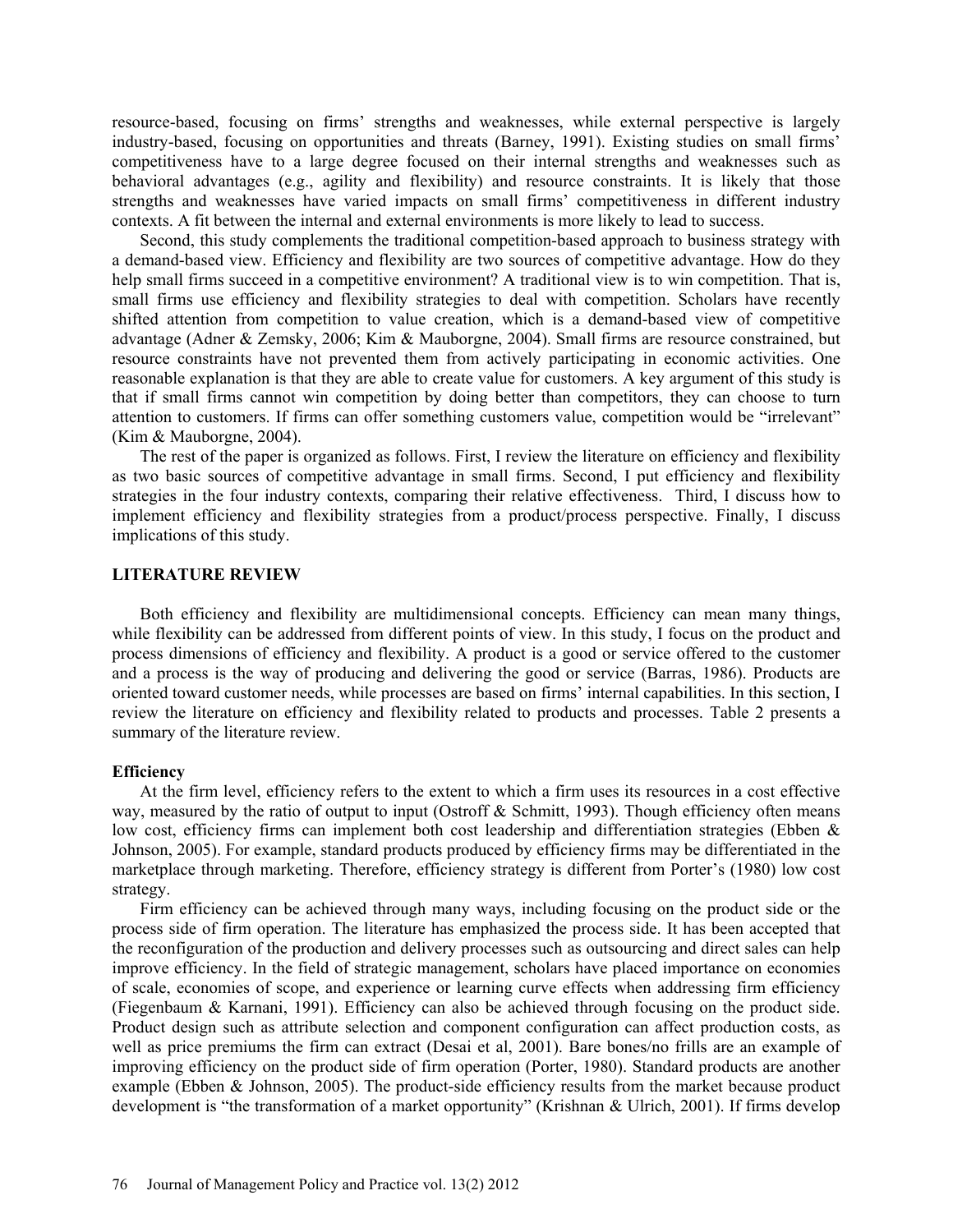products based on customer needs, they are likely to avoid unnecessary attributes, thus reducing costs. In Kim and Mauborgne's (2004) blue ocean strategy, for example, firms can reduce some product features well below the industry standard or eliminate some features the industry has taken for granted.

|                      | <b>Efficiency</b>                                                                                                   | <b>Flexibility</b>                                                                |
|----------------------|---------------------------------------------------------------------------------------------------------------------|-----------------------------------------------------------------------------------|
| <b>Definition</b>    | Ratio of output to input (Ostroff $\&$<br>Schmitt, 1993)                                                            | Handling a range of possibilities within<br>a given period of time (Gerwin, 1993) |
| <b>Product Focus</b> | Bare bones/no frills (Porter, 1980)<br>Feature reduction or elimination (Kim<br>& Mauborgne, 2004)                  | Made-to-order products (Ebben $&$<br>Johnson, 2005)                               |
|                      |                                                                                                                     | Broad range of products (McDougall &<br>Robinson, 1990)                           |
|                      | Standard products (Ebben & Johnson,<br>2005)                                                                        |                                                                                   |
| <b>Process Focus</b> | Economies of scale, economies of<br>scope, and experience or learning curve<br>effects (Fiegenbaum & Karnani, 1991) | Input flexibility (Upton, 1994)                                                   |
|                      |                                                                                                                     | Output flexibility in production<br>(Fiegenbaum & Karnani, 1991)                  |
|                      |                                                                                                                     | Quick response execution (Chen $\&$<br>Hambrick, 1995)                            |
|                      |                                                                                                                     | Same process for different products<br>(Jordan & Graves, 1995)                    |

### **TABLE 2 DESCRIPTIONS OF FIRM EFFICIENCY AND FLEXIBILITY**

#### **Flexibility**

Flexibility is the ability to handle a range of possibilities within a given period of time (Gerwin, 1993). Firms use flexibility to cope with change and uncertainty. Flexibility can be related to both products and processes. In Ebben and Johnson's study (2005), flexibility was measured as made-to-order products, so it is a firm's response to individual customer needs by offering specific products. Flexibility can also be represented by a broad range of products firms possess to address market opportunities (McDougall & Robinson, 1990). Because products are customer-oriented, product flexibility is close to the concept of "external flexibility" (Upton, 1994). According to Upton, external flexibility is based on "what the customer sees". Customers are the sources of variability to which the firm should respond. Process flexibility can occur in different stages of the production and delivery processes. It can be a firm's ability to use different inputs (Upton, 1994), to "build different types of products in the same plant or production facility at the same time" (Jordan & Graves, 1995), to change production volume (Fiegenbaum & Karnani, 1991), or to "execute a response very rapidly" (Chen & Hambrick, 1995). Processes have an internal focus, so process flexibility is similar to Upton's (1994) "internal flexibility", which is based on "what we can do". Internal capabilities are the sources of variability the firm can initiate.

Because products and processes are inseparable, product flexibility requires process flexibility and vice verse. However, these two types of flexibility are not always consistent. For example, when customers have specific needs, the firm is supposed to respond with made-to-order products (product flexibility). If the firm has the ability to switch to the cheapest raw materials (process flexibility) at the same time, it may compete on low cost, rather than on dimensions customers would value (Upton, 1994). Thus, different focuses – product side or process side – may provide different implications for competitive strategies.

Efficiency and flexibility are two basic strategies small firms can employ (Ebben & Johnson, 2005). In Ebben and Johnson's study, both efficiency and flexibility were viewed from the product side, with the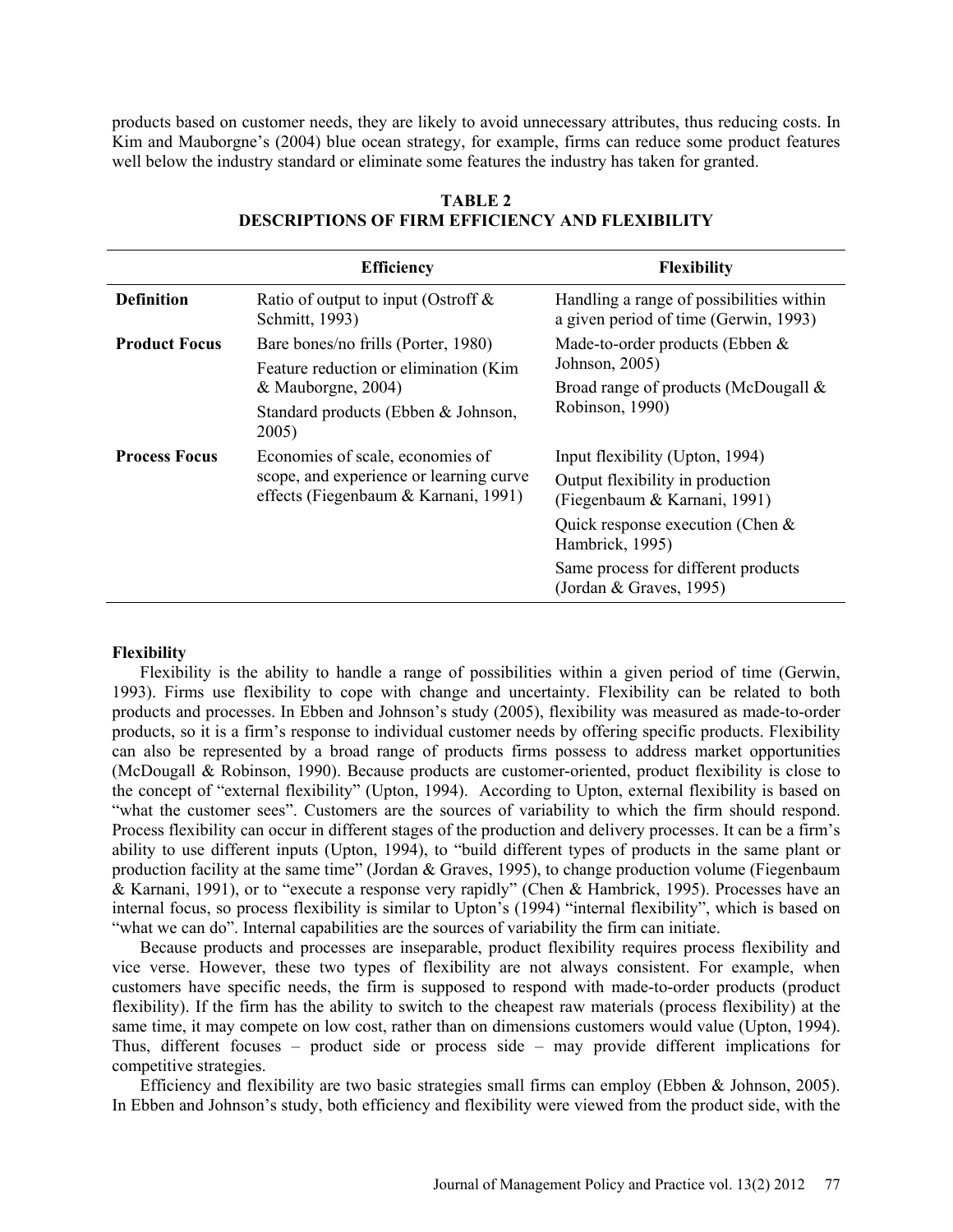former referring to standard products and the latter referring to made-to-order products. Based on the literature review, I extend their definition of efficiency and flexibility and add the process dimension. Flexibility may have negative impact on efficiency. For example, when flexibility is related to expanding activities, it will increase transaction and production costs (Jones & Butler, 1988). Therefore, a flexibility strategy is effective when it leads to "little penalty in time, effort, cost or performance" (Upton, 1994).

### **MODEL DEVELOPMENT**

In this section, I develop a model regarding how to use the efficiency and flexibility strategies in small firms, as shown in Table 3. The model answers two questions: a) the relative effectiveness of efficiency and flexibility strategies and b) the implementation of the two strategies. The two questions are addressed in the four industry contexts.

|                                    | <b>Industry Concentration</b>                                                   |                                                                      |
|------------------------------------|---------------------------------------------------------------------------------|----------------------------------------------------------------------|
| <b>Industry</b><br><b>Dynamism</b> | High                                                                            | Low                                                                  |
| High<br>Low                        | <i>Example:</i> computer industry in the early<br>stage (Hamermesh et al, 1978) | <i>Example:</i> car industry in the early stage<br>(Geroski, 2003)   |
|                                    | Strategy: flexibility more effective                                            | <i>Strategy:</i> efficiency or flexibility                           |
|                                    | <i>Implementation:</i> process focus                                            | <i>Implementation:</i> product or process focus                      |
|                                    | <i>Example:</i> soft drink industry (Beverage-<br>Digest Report, 2011)          | <i>Example:</i> adhesive and sealant industry<br>(Helms et al, 1997) |
|                                    | <i>Strategy:</i> flexibility more effective                                     | Strategy: efficiency more effective                                  |
|                                    | <i>Implementation:</i> product focus                                            | <i>Implementation:</i> product focus                                 |

### **TABLE 3 EFFICIENCY AND FLEXIBILITY STRATEGIES IN SMALL FIRMS**

### **The Impact of Industry Environments**

Industries are populated by a variety of competitors. Industry concentration is the degree to which production in an industry is dominated by a few large firms. When concentration is low, any competitor does not have significant market shares and cannot strongly influence the industry outcome (Porter, 1980). Firms are typically small, competitively weak, and subject to fierce rivalry (Dess, 1987; Porter, 1980). According to Porter (1980), fragmented industries generally have structural features such as low entry barriers, diseconomies of scale, no advantages of size in dealing with suppliers or buyers, abnormal sales fluctuations, high transportation costs, etc. These features are likely to cause low profitability at the industry level. Porter recommended two competitive strategies for firms in fragmented industries: consolidation used to overcome fragmentation and specialization if fragmentation cannot be overcome. Both strategies have efficiency implications: consolidation is aimed to achieve scale economy, while specialization leads to efficiency and quality. Woo and Cooper's (1981) research suggests that offering quality products in an efficient way is important for small firms.

When industry concentration is high, a few incumbents hold large market shares. They have big bargaining power over suppliers and buyers, enjoy economies of scale and scope, and benefit from experience curve effects. All these factors lead to cost efficiency. With limited resources and small operational scales, small firms seem to be disadvantaged when facing large competitors. According to Hosfer and Sandberg (1987), however, small firms may be more likely to succeed in concentrated industries than in fragmented industries. There are two reasons for this argument. First, large firms tend to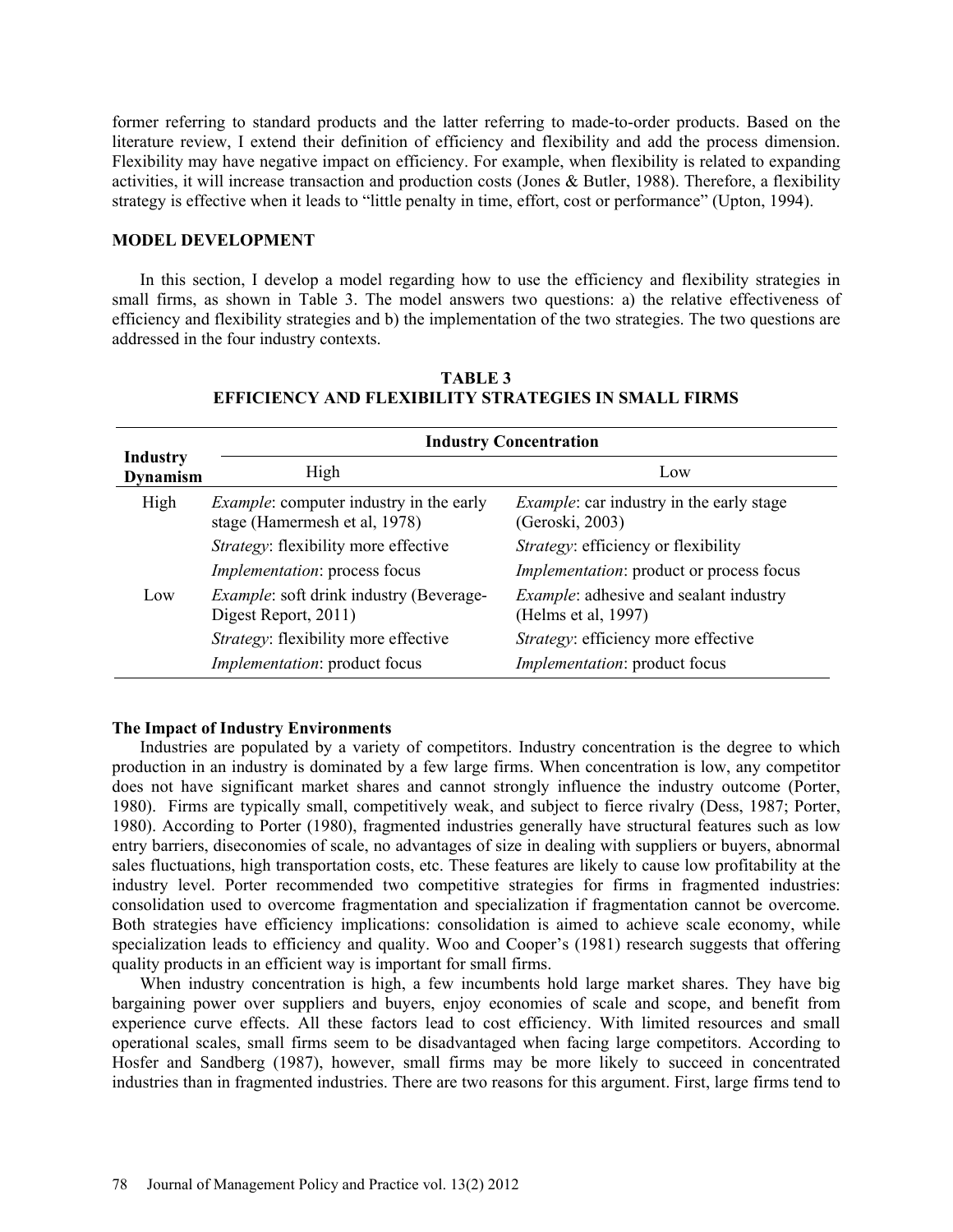neglect small niches that are opportunities for small firms. Second, competition among small firms is often more fierce in fragmented industries due to low entry barriers.

Industries can also be viewed as existing along a continuum of dynamism, ranging from relatively stable and incremental evolution to dynamic and radical change (Eisenhardt & Martin, 2000). Dynamism refers to the degree of instability and unpredictability of the external environment (Dess & Beard, 1984). Industry dynamism has important impact on firm competitive behavior. In highly dynamic industries, uncertainty tends to be high. Firms can hardly predict the future. A common strategy is to respond to changes and adapt to new environmental situations quickly, so flexibility is undoubtedly important (Sanchez, 1995). Small firms are structurally simple, while large firms are subject to structural inertia (Hannan & Freeman, 1984). It appears that small firms have advantages in terms of quick response and adaptation. When industries are stable, products are more or less standardized, opportunities for differentiation are relatively few, and operational efficiency becomes important. These industries are typically in the mature stage of their life cycle. If economies of scale can be exploited, small firms are likely to be disadvantaged.

The comparison between small and large firms indicates that small firms have both strengths and weaknesses. They are competitively weak in industries where large scale production exists, but they can take advantage of their strengths in flexibility. It has been agreed that in a competitive environment, a firm needs to make use of its strengths and avoid its weaknesses. It seems that small firms may need to compete in dynamic industries and avoid stable ones where large firms dominate. However, small firms can also successfully compete in stable industries controlled by large firms (Woo & Cooper, 1981). From a competition perspective, it's hard to explain why "unfit" could also lead to success. In the following sections, I illustrate that in addition to competition, demand is also an important condition for small firms' success. The demand-based view helps explain why small firms could survive in environments where they do not seem to have competitive strengths.

#### **Effectiveness of Efficiency and Flexibility Strategies**

Firms use strategy to gain competitive advantage. Competitive advantage is a relative concept, so it has been traditionally addressed from a competition-based perspective: competitors focus on each other and try to defeat the other. A firm can beat the competition by establishing unique strategic positions in a marketplace (Porter, 1980) or possessing unique resources internally (Barney, 1991). Scholars have recently shifted attention from beating the competition to creating value for customers, a demand-based perspective (Adner & Zemsky, 2006; Kim & Mauborgne, 2004). Customer value is determined by the difference between product utility and price (Hill & Jones, 2008). Utility is perceived by customers, based on both tangible and intangible features, while price is affected by the cost of production. If a firm can offer something customers perceive to be valuable, competition may be "irrelevant" (Kim & Mauborgne, 2004). Though the competition and demand-based approaches address business success in different ways, they are linked. Any firm will have to deal with both competition and demand. In this study, I argue that if small firms cannot beat the competition directly, they could turn attention to customers.

#### *High Concentration and High Dynamism*

In dynamic and concentrated industries, a few dominating players coexist with small competitors. Customer needs are not stable and product life cycle is short. A typical example is the computer industry in its early phase of life cycle. IBM was the only firm dominating the industry, but some smaller firms also competed effectively (Hamermesh et al, 1978). Flexibility is critical for firm success in this type of industry. Efficiency is less likely to be a key success factor for two reasons. First, firms need to keep innovating to survive in dynamic environments, so they are less likely to compete on price. Second, customers' needs are subject to change. They would value the availability of new products. When they want to try a new product, they may care less about price. Compared with their large rivals, small firms are flexible and agile. It is reasonable to argue that they would compete on flexibility, i.e., their strength, in environments where flexibility is important. Thus, I propose that for small firms, flexibility is more effective than efficiency in dynamic and concentrated industries.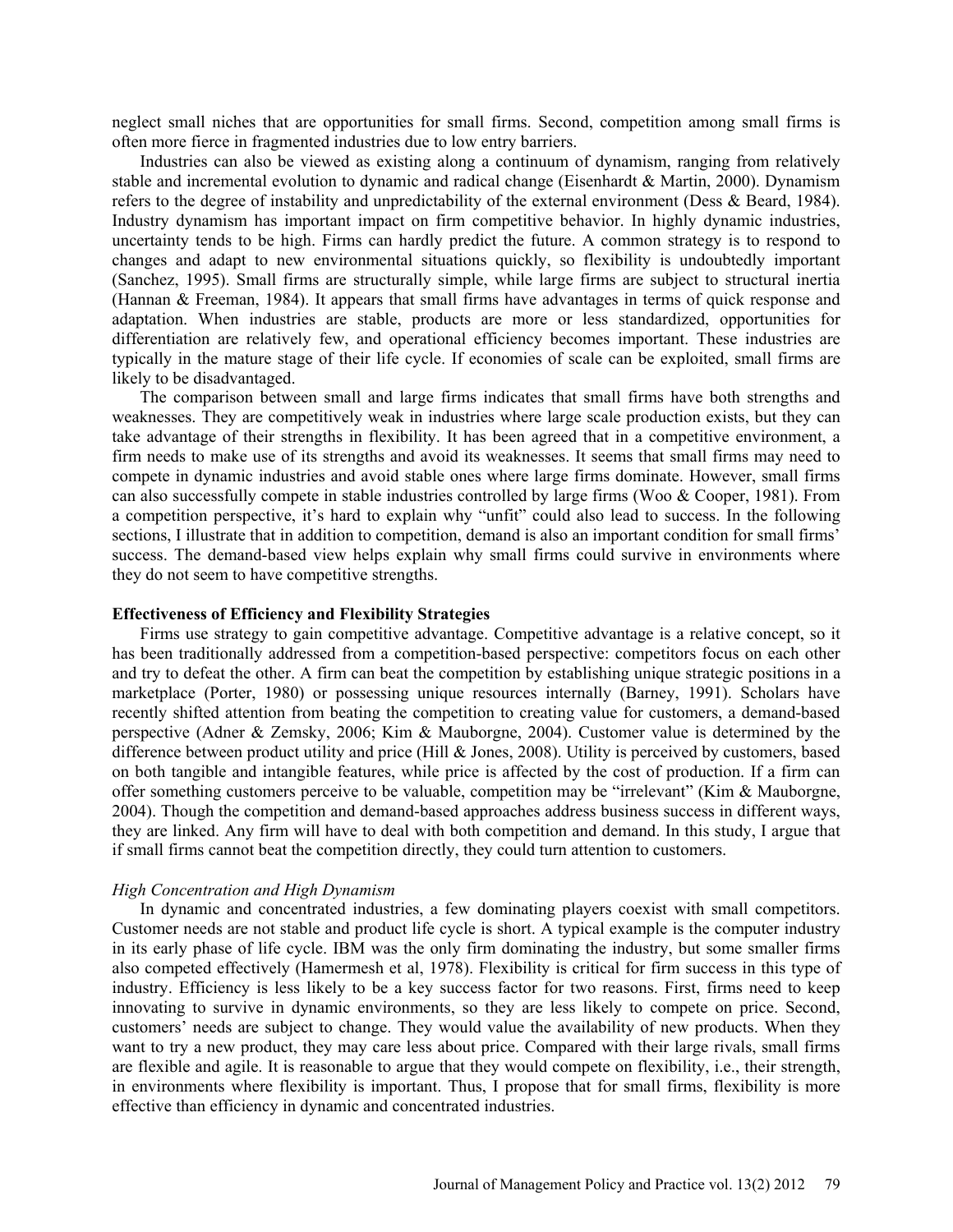#### *High Concentration and Low Dynamism*

When an industry is highly concentrated and relatively stable, it's often in its mature stage. The soft drink industry is an example. Coke Cola and Pepsi have taken about 70 percent of market share (Beverage-Digest Report, 2011). Industry products are standardized to serve mainstream customers, so operational efficiency is necessary. Large firms benefit from their large scales. It's hard for small firms to compete on scale-based efficiency in the mass market. Because large competitors tend to target mainstream customers, small niches are often left unfilled. This creates opportunities for small firms in an otherwise unfavorable marketplace. Their success largely depends on their ability to segment the overall market and fill different niches. Niche customers often have specific needs, so product availability is important. They could be less sensitive to costs than the mainstream customers. Thus, I argue that when small firms compete in stable and concentrated industries, flexibility is a stronger source of competitive advantage than efficiency.

#### *Low Concentration and High Dynamism*

In dynamic and fragmented industries, there are numerous relatively small firms competing for customers located in a number of segments. Many industries in their early phases of development fall into this category. In the US, for example, the car industry had more than 250 competitors in the early 1900s; the beer industry was populated by over 25000 players just after the civil war (Geroski, 2003). In these industries, entry barriers are low and competition is fierce, so operational efficiency is important. On the other hand, products are short-lived. Customers often pursue new products and are less likely to remain loyal to a single supplier (Gatignon & Robertson, 1989). Therefore, Voss and Voss (2008) recommended a strategic shift from customer retention to customer acquisition. To acquire new customers, firms need to be flexible and adaptable. It seems that both efficiency and flexibility are necessary in this type of industry.

Organizations often face a trade-off between efficiency and flexibility, which is a "paradox of administration" (Thompson, 1967). Ebben and Johnson (2005) demonstrated that small firms cannot achieve both efficiency and flexibility at the same time. They lack the skills to handle the complexity of integrating both. Efficiency and flexibility help firms succeed in different ways in a competitive environment. The former is more often used to address competition, while the latter more often used to address opportunities. Firms survive if they can beat the competition or capture new opportunities. When the car industry was turbulent in early 1900s, the Model T gained popularity because of its low price (\$850 in 1908 and \$360 in 1916) and ruggedness (Geroski, 2003). The car industry was finally consolidated. If an industry is dynamic but hardly consolidated, flexibility is probably important. The clothing industry is an example. Most designs are short lived, which reflects changing customer needs. Competitors in this industry would need to keep up with changes to succeed. Therefore, I argue that firms can pursue either efficiency or flexibility strategies in dynamic and fragmented industries.

#### *Low Concentration and Low Dynamism*

When an industry is both stable and fragmented, entry barriers are low and customer needs are relatively stable. One example is the adhesive and sealant industry where significant growth by any single firm could be hard (Helms et al, 1997). Customers tend to have specialized needs, so industry consolidation, i.e., overcoming fragmentation, becomes difficult. Facing this situation, Porter (1980) recommended specialization. Specialization helps improve efficiency and quality. Helms and colleagues (1997) found that both low price and high quality were necessary in the adhesive and sealant industry. The importance of flexibility can be limited for three reasons. First, firms are likely to have stable relationships with their customers, so customer retention could be easier than customer acquisition. Second, stable markets are relatively predictable, so quick response is less essential. Third, flexibility can increase costs, particularly when customer needs are heterogeneous. Customers may not be willing to pay a higher price in this type of market. Therefore, I propose that efficiency is a stronger source of competitive advantage than flexibility.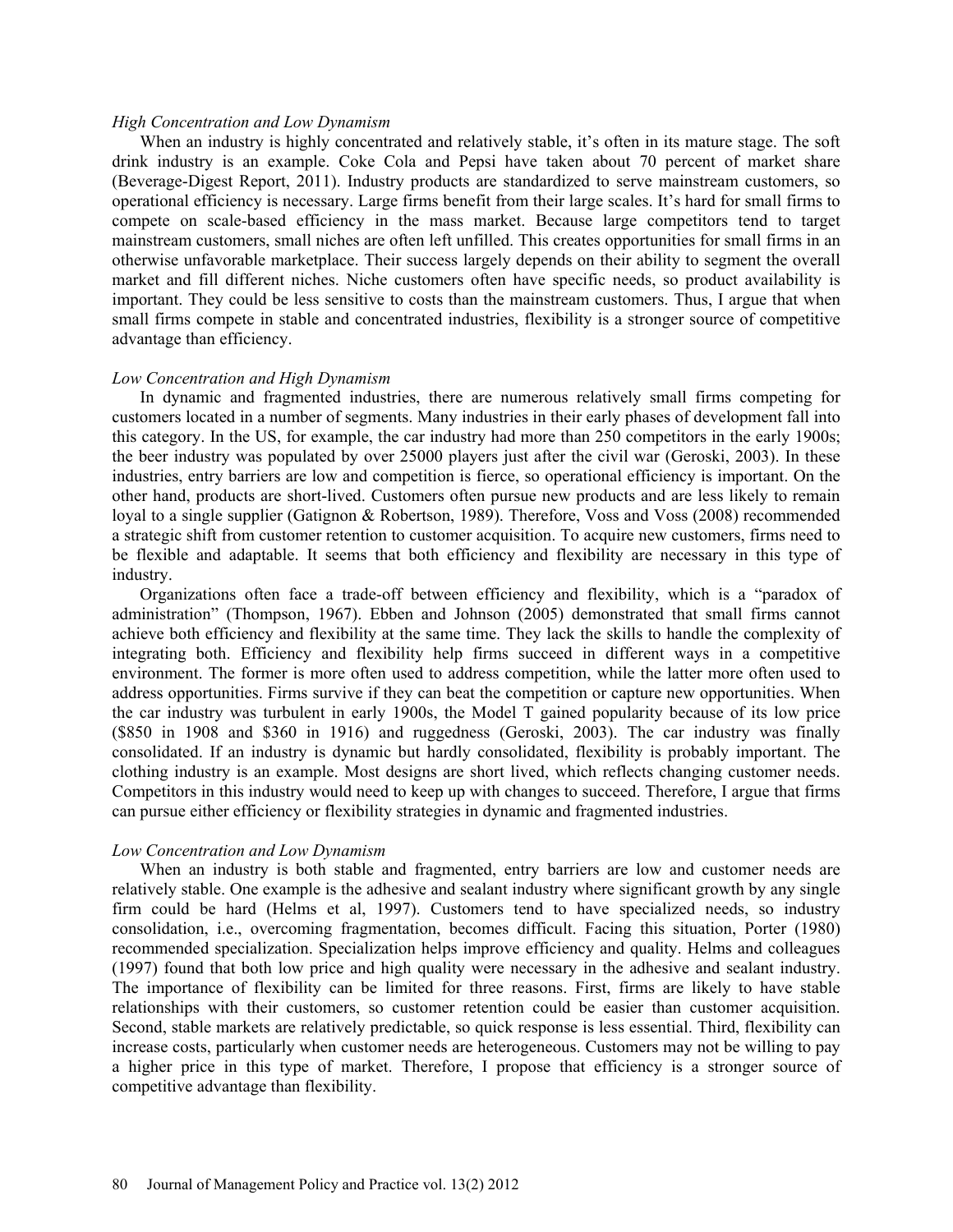#### **Implementing Efficiency and Flexibility Strategies**

In this section, I discuss how to implement broad efficiency and flexibility strategies. Implementation addresses operational issues. The operation of any business cannot be isolated from the product (satisfying customer needs) and the process (producing and delivering the product). Products and processes are inseparable, but firms may introduce a product first and then a process, or a process first and then a product. For example, firm innovation may display a product-process pattern (Damanpour & Gopalakrishnan, 2001) or a process-product pattern (Barras, 1986). In the product-process pattern, firms adopt a new product first on the basis of customer needs and then determine a process used to produce the product. In the process-product pattern, firms adopt a new process first and then determine which products to produce. For instance, if a firm can access cheapest inputs, it may focus on producing low cost products (Upton, 1994). When firms are not sure about the final products, they may use processes as experimentations (Barras, 1986).

#### *Flexibility with Process Focus (Quadrant 1)*

When implementing flexibility strategies in dynamic and concentrated industries, small firms may start with the product side. They could first identify specific customer needs and then design customized products. However, predicting customer needs is not easy in a dynamic environment characterized by uncertainty. Conventional wisdom suggests that innovation is important. Large firms often invest heavily in developing new technologies and products, which can be used as a hedge against future uncertainty. For example, 3M has a list of more than 3000 separate products (Grant, 2008). Small firms may not have the luxury of investing in a competitive portfolio of projects. They seldom win the R&D battles. In fact, they need to use R&D efficiently (Hamermesh et al, 1978), which is often a practice of successful small firms (Woo & Cooper, 1981). Probably, a better choice for them is to execute responses quickly: quick production and quick delivery based on how the future unfolds. That is to say, they can start from establishing flexible processes. If their internal processes can respond to external variability effectively, they are prepared for both unpredictability and change in the future. Small firms achieve flexibility by relying more on labor (Fiegenbaum & Karnani, 1991), which is more effective than non-human sources of flexibility such as technology (Whitney, 1986).

### *Flexibility with Product Focus (Quadrant 2)*

In stable industries, competitors' products are often similar, particularly in the mass market. Operational efficiency becomes important. Large firms have incentives to improve the production process in order to achieve economies of scale (Adner & Levinthal, 2001). Small firms are unlikely to invest heavily in production facilities. They might focus on customers neglected by large firms. Since customer needs are relatively predictable, small firms can start with product design, customize their products to meet specific customer needs, and then develop production processes. Offering custom products to satisfy individual customer needs can win customer loyalty, which is important in stable markets. A firm targeting individual customers is likely to handle a variety of products with different features, so it needs to establish flexible processes to support the production of different products.

#### *Efficiency or Flexibility with Product or Process Focus (Quadrant 3)*

When implementing efficiency or flexibility strategies in dynamic and fragmented industries, small firms may focus on the product or the process side. Environmental uncertainty has positive impact on product innovation in small firms (Freel, 2005). If they start from the product side, they may conduct product innovation and establish a portfolio of products (i.e., product flexibility). Product variety helps create options for the future in an unstable environment. The expansion of products seems to conflict with small firms' resource constraints, but it can be argued that resource constraints are a disadvantage when small firms compete with large firms. If they compete with each other, they are generally on an equal basis. Empirical studies suggest that small firms can use a broad range of products as a competitive weapon (Mcdougall & Robinson, 1990). To achieve efficiency, small firms may also focus on the product side like the Model T in the car industry in the early 1900s.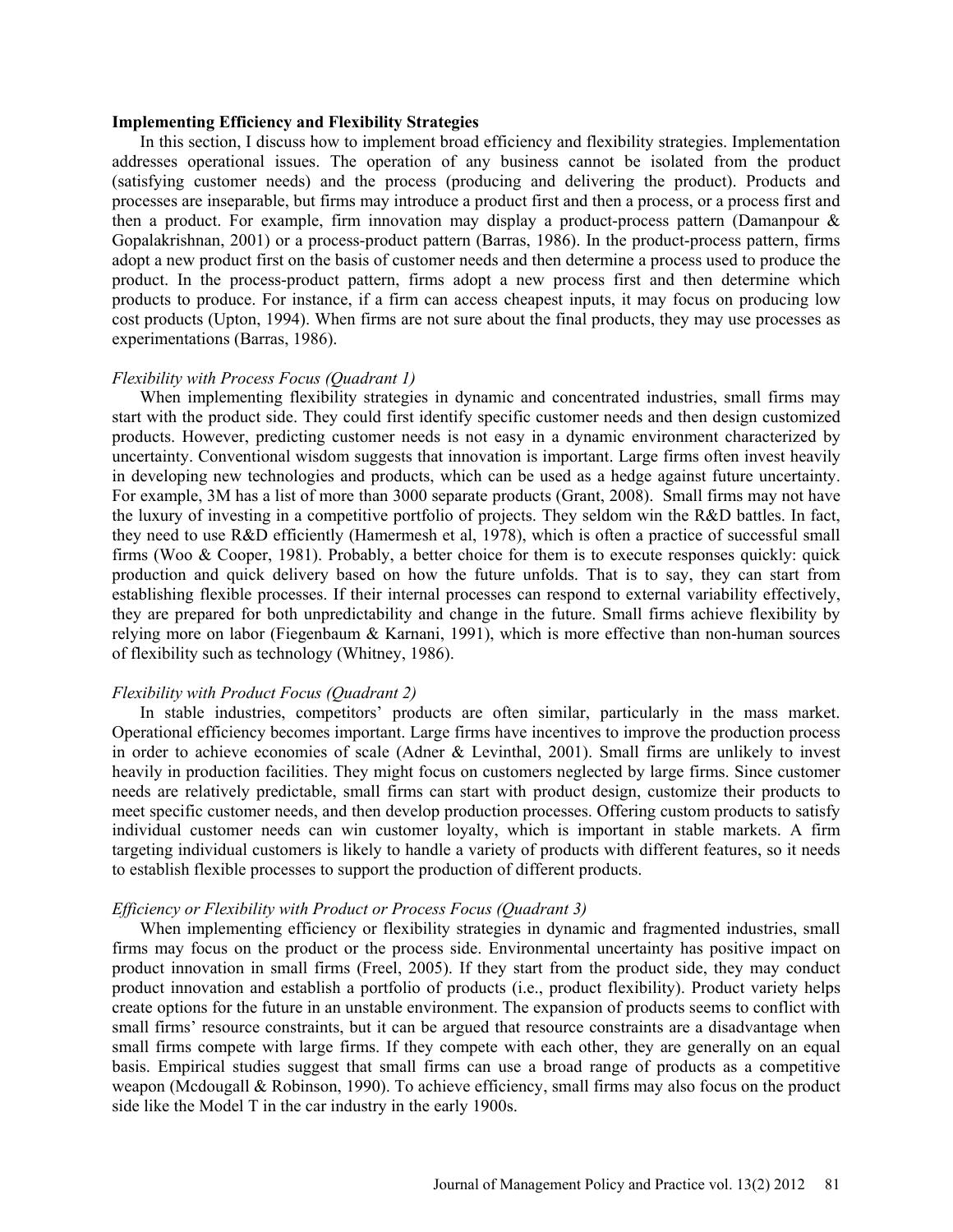If small firms focus on the process side, it would be difficult for them to improve efficiency due to their small scales. They have limited power over both suppliers and buyers and they cannot benefit from scale and learning based effects. However, they can use processes to improve flexibility. Because of unpredictability in this type of industry, they may choose to wait till the future unfolds. In this case, they need to establish processes through which they can execute responses rapidly: producing fast and delivering fast in order to seize emerging opportunities.

### *Efficiency with Product Focus (Quadrant 4)*

In stable markets populated by numerous competitors, efficiency is important. Firms operate on small scales, so they can hardly make a big difference from the process side. The product side is oriented toward customers. Though customer needs are relatively stable, they are unlikely to be homogeneous. This is particularly true in fragmented markets where customers tend to have specialized needs (Helms et al, 1997). Compared with a process focus, a product focus has several advantages. First, products can be viewed as a bundle of attributes customers value (Krishnan & Ulrich, 2001), so a product focus helps cultivate good relations with customers so as to retain them.

Second, a product focus may help firms reduce costs further when internal operations are already streamlined. For instance, if customers just want to satisfy their functional needs, firms can design no frill products, instead of using the established process to produce more standardized products. Porter (1980) recommended using "bare bones/no frills" to address the intensity of competition and low margins in fragmented industries. Kim and Mauborgne (2004) suggested product redesign through measures including reducing or eliminating product features. Third, when firms use processes to improve efficiency, they may ignore product quality. A product focus could avoid this omission because it is customer-based. In stable markets, customers are likely to demand increased quality over time, so products of both low cost and high quality may be needed (Helms et al, 1997).

#### **DISCUSSION**

Efficiency and flexibility may be a new classification of competitive strategies in a small business setting (Ebben & Johnson, 2005). They are relevant to small firms because flexibility is a behavioral advantage they possess, while efficiency is often the operational prerequisite because of their resource constraints. This study answers two questions. First, which is a stronger source of competitive advantage in small firms: efficiency or flexibility? To answer this question, I put both efficiency and flexibility in specific industry contexts and examine how the industry environment might affect the relative effectiveness of efficiency and flexibility. Strategy scholars have generally agreed that industry concentration and dynamism can affect firms' competitive behavior, but our knowledge is limited about how these industry characteristics may influence small firms' competitiveness. In this study, I establish this link.

Second, this study investigates how small firms implement efficiency and flexibility strategies. I address this question from a product/process perspective. A product focus is oriented toward customers and tends to be reactive. When customer needs are relatively clear and customer relations are important, small firms may use product design as a starting point. Small firms generally have a small customer base, which makes in-depth customer analysis possible so that they can develop custom products. A process focus is internally oriented. It is established to produce and deliver a product or a variety of products. If the end product is well-defined, efficiency is probably a main goal of production process. In contrast, if the end product is uncertain and subject to change, firms may need a process that is quick and flexible and allows for experiments. Such a kind of process is helpful in a dynamic environment.

This study integrates both internal and external perspectives on firms' competitiveness. Efficiency is a necessary condition for small firms' survival, but it does not necessarily convey competitive advantage. When an industry is populated by many small firms, efficiency may help some firms stand out from the pack. However, when the industry is dominated by a few large firms, small competitors are likely to be disadvantaged in operational efficiency. Flexibility is small firms' strength, but it may benefit them more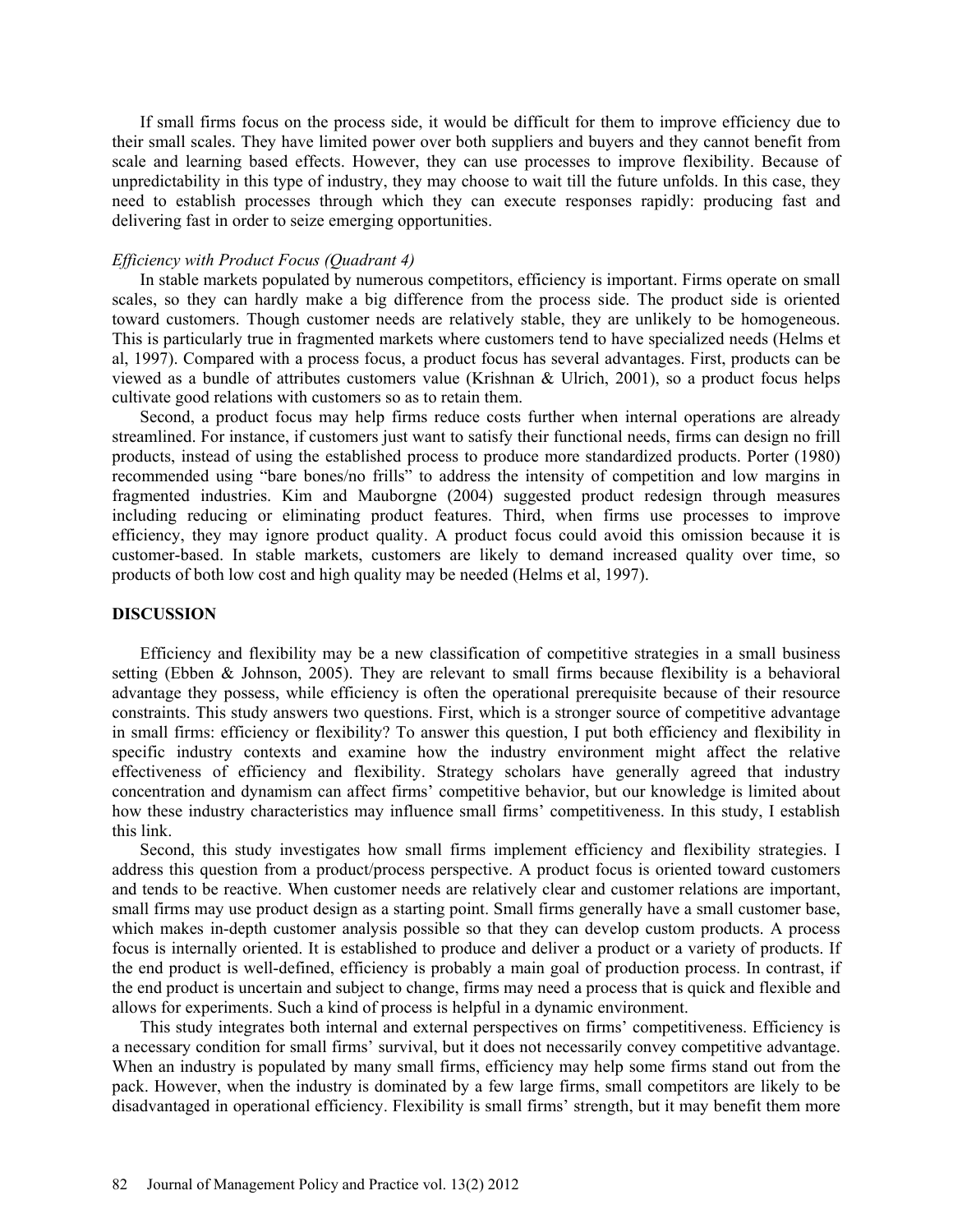in dynamic environments than in stable environments and benefit them more when they compete with large firms than with their counterparts. The integration of the internal and external environments can be particularly important for small firms. Given their limited resources, they are vulnerable in competitive industries (Aldrich & Auster, 1986). Whether they can take advantage of their strengths depends to a large degree on where they compete.

This study incorporates a demand-based view into the traditional competition-based approach to competitive advantage. Though a firm's competitive advantage is relative to its competitors, it ultimately comes from creating value for customers (Barney, 1991). Efficiency strategies create value for customers who are price sensitive. When efficiency is driven by customers, firms are likely to remove any unnecessary operations. Products with features below the industry standard can also lead to competitive advantage if they are valued by customers (Kim & Mauborgne, 2004). Flexibility strategies create value for customers through increasing product utility. Flexibility firms are able to fill market niches neglected by others and customize products to specific customer needs. These practices are particularly important for small firms. Compared with large competitors, small firms may be weak, but they are not weak from value creation perspective. That's why they have been actively participating in many economic activities. According to Ander and Zemsky (2006), "resources matter to the extent that they affect value creation". This argument provides a theoretical foundation for small firms to emphasize the demand side in a competitive environment.

#### **CONCLUSION**

In a competitive world, the best competitors, whether large or small, thrive and the weakest are absorbed or driven out of the market (Dollinger & Golden, 1992). To compete effectively, firms need to match their internal situations with the industry characteristics. This is particularly important for small firms because they usually do not have sufficient resources to buffer themselves against unexpected turbulences. Small firms are able to create value for customers. Value creation is a fundamental source of competitive advantage. From this point of view, small firms have ample opportunities to survive and grow in competitive markets.

### **REFERENCES**

Adner, R., & Levinthal, D. 2001. Demand heterogeneity and technology evolution: Implication for product and process innovation. *Management Science*, 47(5): 611-628.

Adner, R., & Zemsky, P. 2006. A demand-based perspective on sustainable competitive advantage. *Strategic Management Journal*, 27(3): 215-239.

Aldrich, H. E., & Auster, E. 1986. Even dwarfs started small: Liabilities of size and age and their strategic implications. In B. M. Staw & L. L. Cummings (Eds.), *Research in organizational behavior*, vol. 8: 165- 198. Greenwich, CT: JAI Press.

Barney, J. B. 1991. Firm resources and sustained competitive advantage. *Journal of Management*, 17(1): 99-120.

Barras, R. 1986. Towards a theory of innovation in services. *Research Policy*, 15, 161-73.

Beverage-Digest Report. 2011. Special Issue: Top-10 CSD Results for 2010, *Beverage-Digest*, 59(5).

Carney, M. 2005. Corporate governance and competitive advantage in family-controlled firms. *Entrepreneurship Theory and Practice*, 29(3): 249-265.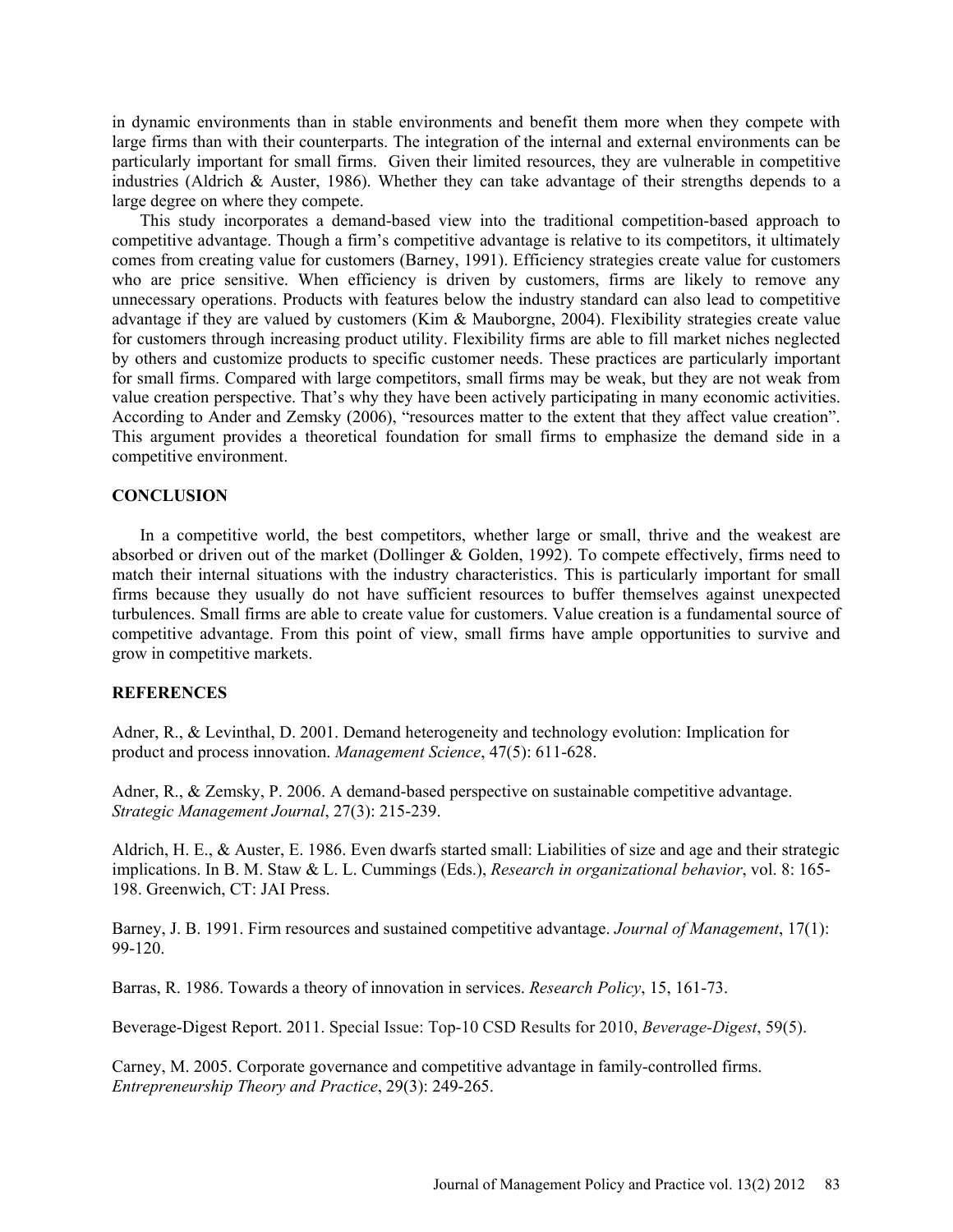Chen, M., & Hambrick, D. C. 1995. Speed, stealth and selective attack: How small firms differ from large firms in competitive behavior. *Academy of Management Journal*, 38(2): 453-482.

Cooper, A. C., Willard, G. E., & Woo, C. Y. 1986. Strategies of high-performing new and small firms: A reexamination of the niche concept. *Journal of Business Venturing,* 1(3): 247-260. Damanpour, F., & Gopalakrishnan, S. 2001. The dynamics of the adoption of product and process innovations in organizations. *Journal of Management Studies,* 38(1): 45-65.

Dean, T. J., Brown, R. L., & Bamford, C. E. 1998. Differences in Large and Small Firm Responses to Environmental Context: Strategic Implications from a Comparative Analysis of Business Formations. *Strategic Management Journal,* 19(8): 709-728.

Desai, P., Kekre, S., Radhakrishnan, S., & Srinivasan, K. 2001. Product Differentiation and Commonality in Design: Balancing Revenue and Cost Drivers. *Management Science*, 47(1): 37-51.

Dess, G. G. 1987. Consensus on Strategy Formulation and Organizational Performance: Competitors in a Fragmented Industry. *Strategic Management Journal,* 8(3): 259-277.

Dess, G. G., & Beard, D.W. 1984. Dimensions of Organizational Task Environments. *Administrative Science Quarterly,* 29(1): 52-73.

Dollinger, M. J., & Golden, P. A. 1992. Interorganizational and Collective Strategies in Small Firms: Environmental Effects and Performance. *Journal of Management,* 18(4): 695-715.

Ebben, J. J., & Johnson, A. C. 2005. Efficiency, Flexibility, or Both? Evidence Linking Strategy to Performance in Small Firms. *Strategic Management Journal*, 26(13): 1249-1259.

Eisenhardt, K. M., & Martin, J. A. 2000. Dynamic capabilities: what are they? *Strategic Management Journal*, 21(10/11): 105-121.

Fiegenbaum, A., & Karnani, A. 1991. Output Flexibility-A Competitive Advantage for Small Firms. *Strategic Management Journal*, 12(2): 101-114.

Freel, M. S. 2005. Perceived Environmental Uncertainty and Innovation in Small Firms. *Small Business Economics*, 25(1): 49-64.

Gatignon, H., & Robertson, T. S. 1989. Technology Diffusion: An Empirical Test of Competitive Effects. *Journal of Marketing*, 53(1): 35-49.

Geroski, P. A. 2003. *The Evolution of New Markets*. Oxford University Press.

Grant, R. M. 2008. *Contemporary Strategy Analysis*. Blackwell Publishing.

Hamermesh, R. G., Anderson Jr, M. J., & Harris, J. E. 1978. Strategies for low market share businesses. *Harvard Business Review*, 56(3): 95-102.

Hannan, M. T., & Freeman, J. 1984. Structural inertia and organizational change. *American Sociological Review*, 49(2): 149-164.

Helms, M. M., Dibrell, C., & Wright, P. 1997. Competitive strategies and business performance: evidence from the adhesives and sealants industry. *Management Decision*, 35(9): 698-703.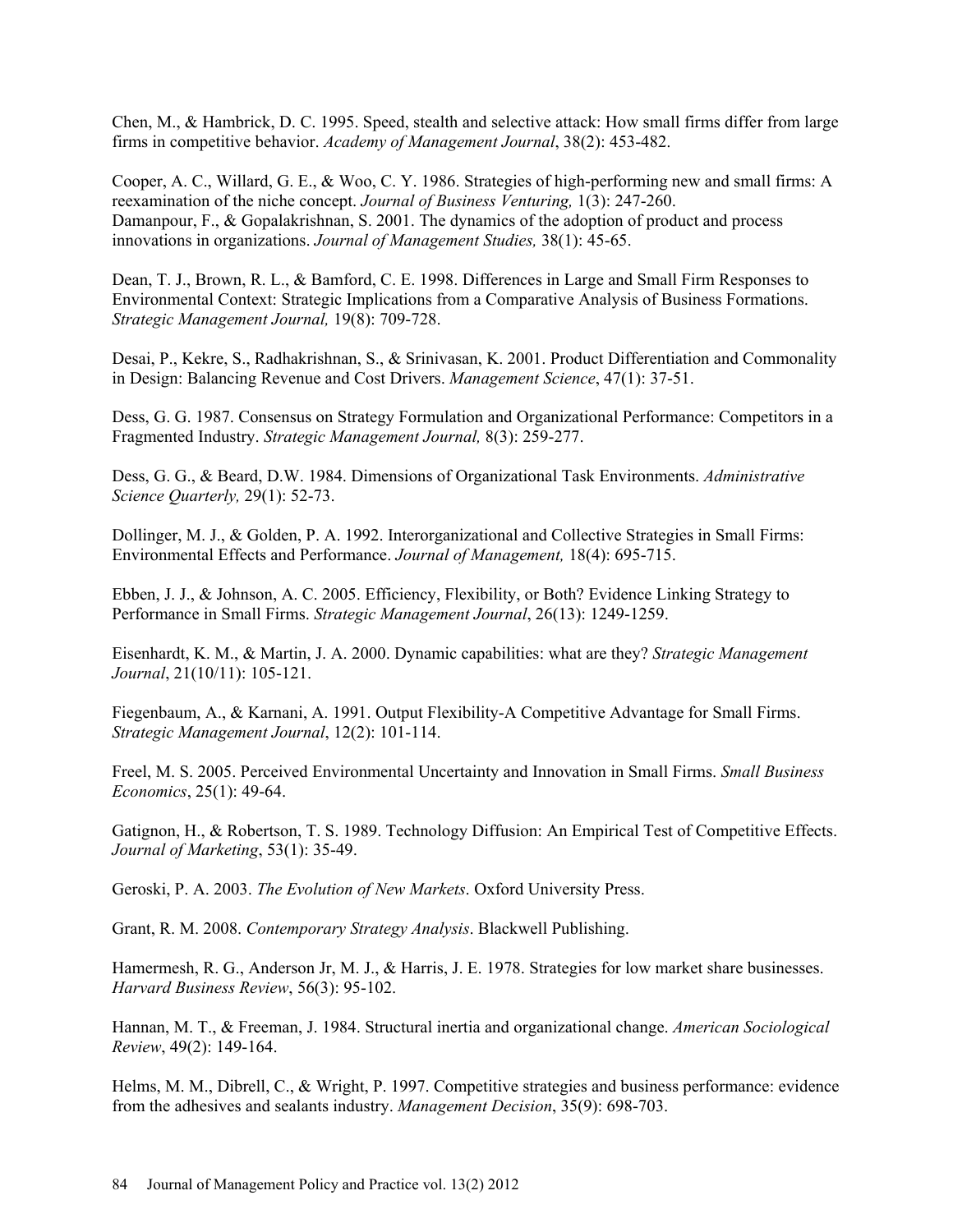Hill, C. W. L., & Jones, G. R. 2008. *Strategic Management: An Integrated Approach*. Houghton Mifflin Company.

Hofer, C. W., & Sandberg, W. R. 1987. Improving New Venture Performance: Some Guidelines for Success. *American Journal of Small Business*, 12(1): 11-25.

Jones, G. B., & Butler, J. E. 1988. Costs, Revenue, and Business-Level Strategy. *Academy of Management Review*, 13(2): 202-213.

Jordan, W. C., & Graves, S. C. 1995. Principles on the benefits of manufacturing process flexibility. *Management Science*, 41(4): 577-594.

Kao, R. W. Y., 1981, *Small Business Management: A Strategic Emphasis*, Toronto: Holt, Rinehart & Winston.

Kim, W. C., & Mauborgne, R. 2004. Blue Ocean Strategy. *Harvard Business Review*, 82(10): 76-82.

Krishnan, V., & Ulrich, K. T. 2001. Product Development Decisions: A Review of the Literature. *Management Science*, 47(1): 1-21.

Mascarenhas, B. 1989. Domains of State-Owned, Privately Held, and Publicly Traded Firms in International Competition. *Administrative Science Quarterly*, 34(4): 582-597.

Mata, J. 1991. Sunk costs and entry by small and large plants. In P. A. Geroski and J. Schwalbach (eds.), *Entry and Market Contestability: An International Comparison*. Basil Blackwell, Cambridge, MA, 49–62.

McDougall, P., & Robinson Jr, R. B. 1990. New Venture Strategies: An Empirical Identification of Eight 'Archetypes' of Competitive Strategies for Entry. *Strategic Management Journal*, 11(6): 447-467.

Ostroff, C., & Schmitt, N. 1993. Configurations of Organizational Effectiveness and Efficiency. *Academy of Management Journal*, 36(6): 1345-1361.

Porter, M. E. 1980. *Competitive strategy*. New York: Free Press.

Sanchez, R. 1995. Strategic Flexibility in Product Competition. *Strategic Management Journal*, 16(Summer): 135-159.

Thompson, J. D. 1967. *Organizations in Action*. McGraw Hill, New York.

Upton, D. M. 1994. The management of manufacturing flexibility. *California Management Review*, 36(2): 72-89.

Utterback, J., & Abernathy, W. 1975. A dynamic model of process and product innovation. *Omega*, 3(6): 639-656.

Voss, G. B., & Voss, Z. G. 2008. Competitive Density and the Customer Acquisition–Retention Trade-Off. *Journal of Marketing*, 72(6): 3-18.